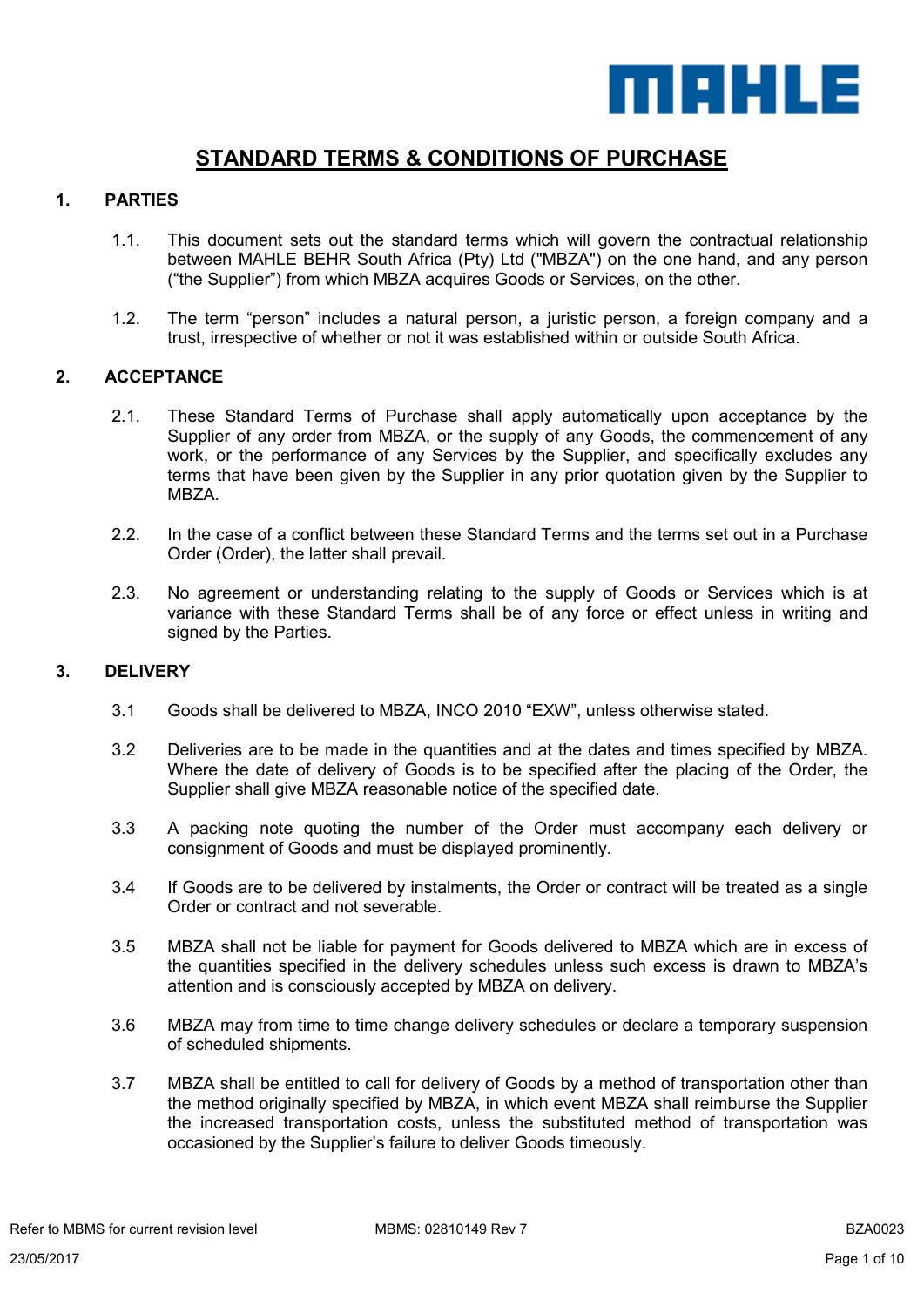

- 3.8 Receipt of Goods delivered to MBZA stores shall be acknowledged in writing by an authorized MBZA employee, failing which MBZA shall not be held responsible for deliveries alleged to have been made.
- 3.9 Notwithstanding the provisions of clause 3.8 MBZA shall be entitled to notify the Supplier in writing within three (3) business days following delivery of the Goods, of any shortfall in the quantity.
- 3.10 MBZA will be entitled within a reasonable time to reject any Goods which are delivered to it which are not in accordance with an Order or which exhibit discrepancies in quantity or externally identifiable damage, MBZA shall not at any time be precluded from rejecting Goods which are discovered to contain latent defects, upon ascertaining such defects.
- 3.11 The Supplier shall supply MBZA in good time with any instructions or other information required to enable MBZA to accept delivery of Goods.
- 3.12 MBZA shall not be obliged to return to the Supplier any packaging or packing materials for Goods supplied, whether or not any Goods are accepted by MBZA.
- 3.13 If any Goods are rejected by MBZA the Supplier shall at its expense forthwith collect the same or MBZA may at its option return the same to the Supplier at the cost (including without limitation packaging and repackaging) and risk of the Supplier.

### **4. PACKAGING**

- 4.1 All Goods shall be properly packed, marked and shipped in accordance with the requirements of the carrier transporting such Goods, in accordance with MBZA's requirements and in a manner which will permit the securing of the most cost effective transportation rates.
- 4.2 The Supplier shall reimburse MBZA for all expenses incurred by MBZA as a result of improper packing, marking or routing of Goods.
- 4.3 Unless otherwise provided in the Order, no charges shall be accepted by MBZA for containers, crating, boxing, bundling and packaging.

#### **5. RISK AND PROPERTY**

- 5.1 Risk of damage to or loss of Goods shall pass to MBZA on delivery to MBZA in accordance with the Order and contract.
- 5.2 The ownership of Goods shall pass to MBZA on delivery, unless payment for Goods is made prior to delivery, when the ownership shall pass to MBZA once payment has been made and Goods have been appropriated to the contract.

## **6. DOCUMENTATION**

- 6.1 Documentation relating to the supply of Goods and Services including but not limited to packaging slips, delivery notes, bills of lading and invoices shall reflect MBZA's part number and Order number, failing which MBZA shall be entitled to reject such Goods, or withhold payment pending reconciliation.
- 6.2 Where an Order requires the Supplier's hand-book, manual and/or quality guidelines, such Order will be deemed to include the same and so that without limitation such Order will not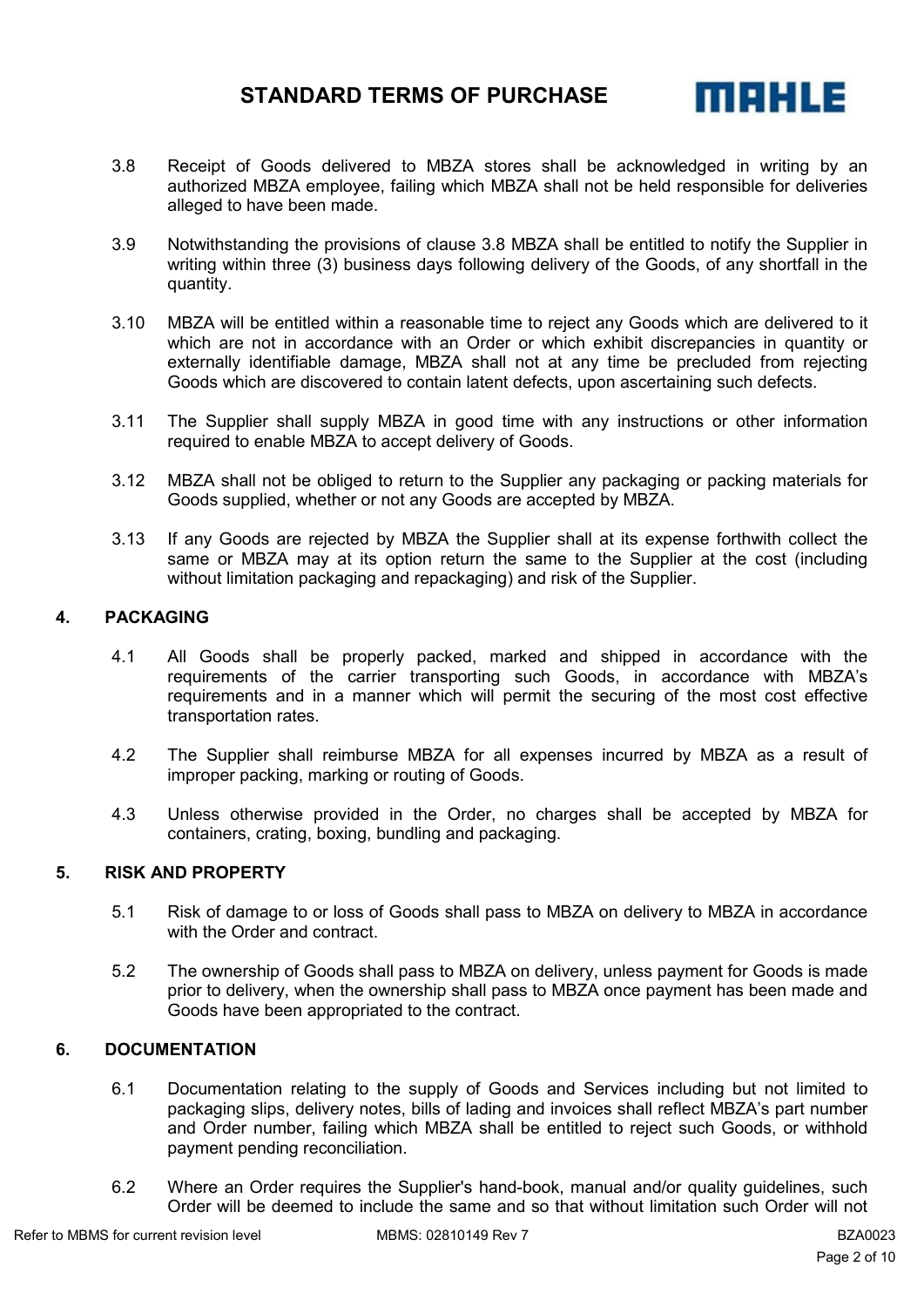

be fulfilled unless all such items are delivered to MBZA by the Supplier.

- 6.3 Invoices for Goods and Services delivered, bearing MBZA's VAT number, shall be delivered to MBZA within seven (7) days after the delivery of the Goods and Services, failing which MBZA shall only be obliged to make payment therefor in the month following that in which the Goods was delivered.
- 6.4 In order to achieve prompt approval for payment, the Suppliers' invoices dated on the day of shipment, priced and extended, bearing MBZA's part numbers, the numbers of all Orders for Goods covered by such invoices and accompanied where appropriate by Bills of Lading, is required for each shipment. In case of delay in payment, loss of documentation or of any related queries arising, it is incumbent upon the Supplier to communicate fully with MBZA, in writing, quoting the relevant part numbers and Order number.
- 6.5 Any transportation charges paid by the Supplier, with respect to which the Supplier is entitled to reimbursement, shall be added to the Supplier's invoice as a separate item and the receipt freight bill shall be attached thereto.
- 6.6 The Supplier acknowledges that it is aware of the requirements of the Departments of Trade and Industry and Customs and Excise which entitle rebates and refunds of duty in favour of MBZA and/or MBZA's customers in terms of the regulations governing the Automotive Production Development Programme. The Supplier shall keep accurate records of the Supplier's foreign currency content of all Goods and shall timeously provide all necessary information and verifications for MBZA and/or MBZA's customer to substantiate the foreign content information contained in Form C1 Declaration of Imported Component Values certificate supplied to MBZA by the Supplier. The Supplier indemnifies MBZA and MBZA's customer against any financial loss suffered in consequence of the Supplier's omission to store, keep or furnish accurate information and accurate Form C1 Declaration of Imported Component Value certificates and / or through the late provision of such information and / or certificates. The Supplier undertakes to provide MBZA with Form C1 Declaration of Imported Component Value certificates within thirty (30) days of the end of a calendar quarter. MBZA reserves the right to request that the Supplier provides an annual unqualified audit report, at the Supplier's expense, as required in terms of the regulations governing the Automotive Production Development Programme.

## **7. WARRANTY**

- 7.1 The Supplier warrants that Goods will conform to the specifications, drawings, samples or other description as furnished by MBZA, and will be merchantable, of good material and workmanship and free from defects. The Supplier further warrants that all Goods will be fit and sufficient for the purposes intended and will comply with all statutory requirements and regulations relating to the Goods.
- 7.2 The periods of the aforegoing warranties in respect of each of the Goods which may be acquired by MBZA for its production requirements shall endure for the full periods of MBZA's warranty obligations covering the manufactured products supplied to MBZA's customers. The onus shall be on the Supplier to acquaint itself with MBZA's warranty obligations to its customers from time to time, the objective being that save for non-production Goods the Supplier's warranties to MBZA shall be no less favourable as to the content and duration than MBZA's warranties to its customers, and notwithstanding anything herein where there are serial defects such warranties shall be unlimited in time.
- 7.3 In respect of all and any component parts obtained by the Supplier from a third party for in- corporation or use in connection with the Goods, to the extent that the Supplier has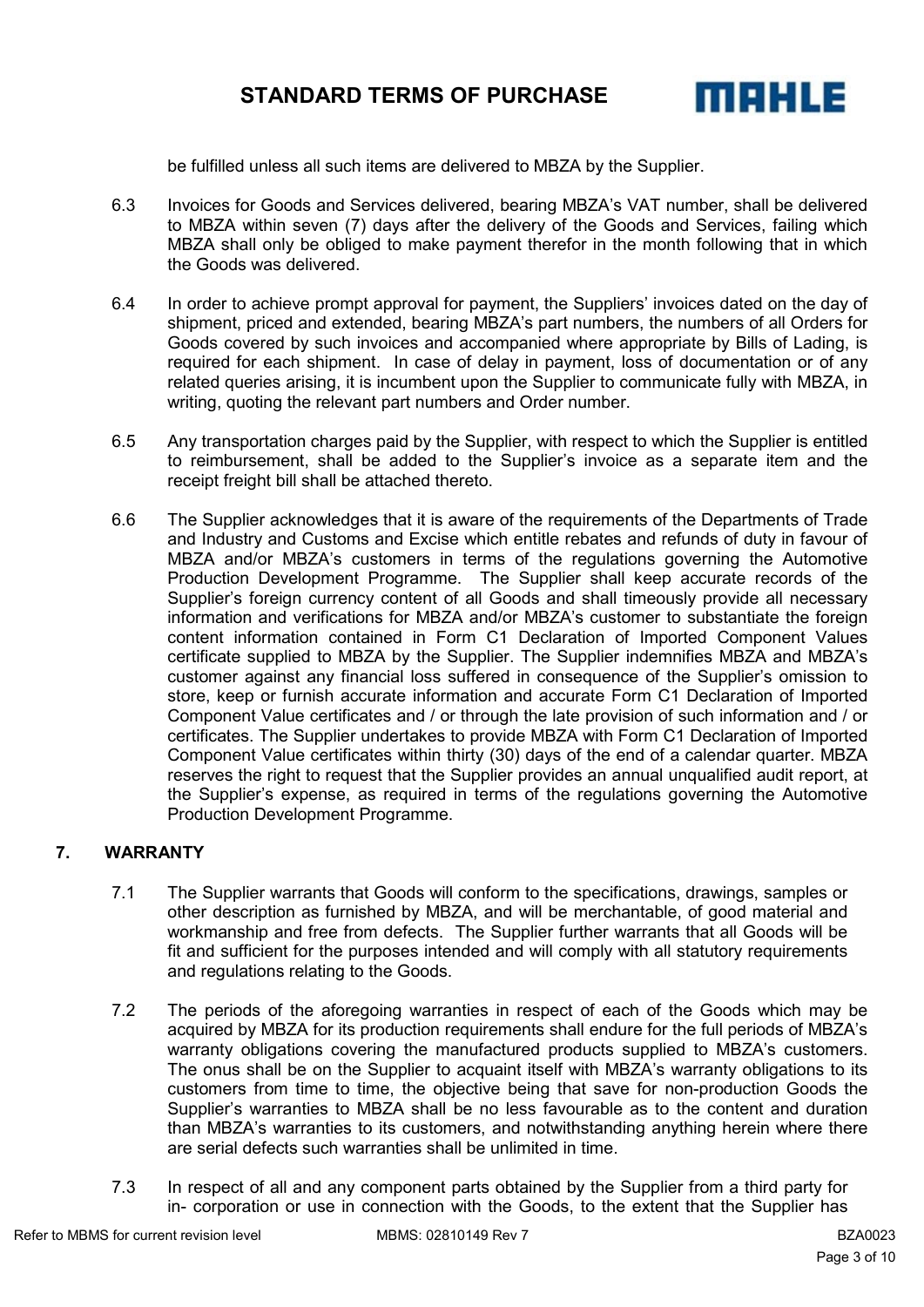

received a more extensive warranty or remedy from such supplier in connection with such components the Supplier will extend to MBZA such warranties and remedies applicable to such component parts to correspond with the warranties which the Supplier receives and:

- 7.3.1 such extended warranties will be in addition to the warranties otherwise applicable; and
- 7.3.2 the Supplier shall observe all relevant procedures to ensure preservation of its warranties from its suppliers to the maximum extent.
- 7.4 Without limiting any other remedy, if any Goods and Services are not supplied or performed in accordance with the contract, then MBZA shall be entitled:
- 7.4.1 to require the Supplier to repair Goods or to supply replacement Goods in accordance with the contract within seven (7) days; or
- 7.4.2 at MBZA's sole option, and whether or not MBZA has previously required the Supplier to repair Goods or to supply any replacement Goods, to treat the contract as discharged by the Supplier's breach and require the repayment of any part of the price which has been paid.
- 7.5 The Supplier warrants that its Goods and the sale or use of its Goods alone or in combination will not infringe any intellectual property rights whatsoever.
- 7.6 The Supplier shall at its own cost take out and maintain product liability and product recall insurance cover with a reputable insurer in such amounts which may be specified periodically by MBZA. The interests of MBZA shall be noted on the policy and a copy of the policy shall be lodged with MBZA..
- 7.7. The Supplier indemnifies and holds MBZA harmless against any action and liability under the Consumer Protection Act 68 of 2008, as amended from time to time, resulting from any claim made thereunder by a consumer, and the Supplier agrees it shall, upon MBZA's request and at the Supplier's own expense, defend or assist the defence of any proceedings which may be brought against MBZA by reason of any alleged infringement.

#### **8. HAZARDOUS SUBSTANCES**

- 8.1 Should any Goods to be supplied by the Supplier to MBZA contain any hazardous substance the Supplier shall furnish MBZA, prior to delivery, with a full written description of the hazardous substance, including the group under which it falls if it has been declared a grouped hazardous substance under the legislation.
- 8.2 The Supplier hereby undertakes to defend and hereby indemnifies and holds MBZA harmless from any claims, actions, liabilities, losses, costs and expenses arising from any actual or alleged death or injury to any person or damage to any property resulting, or claimed to result, from the actual or alleged breach of the provisions of clause 8.1.
- 8.3 The Supplier agrees to furnish to MBZA upon written request, a list of all materials used in the Goods.
- 8.4 The Supplier shall ensure that all materials which are used to manufacture the Goods shall satisfy current Governmental safety constraints, environmental, electrical and electro magnetic considerations, on restricted, toxic and hazardous materials.

#### **9. INSPECTION**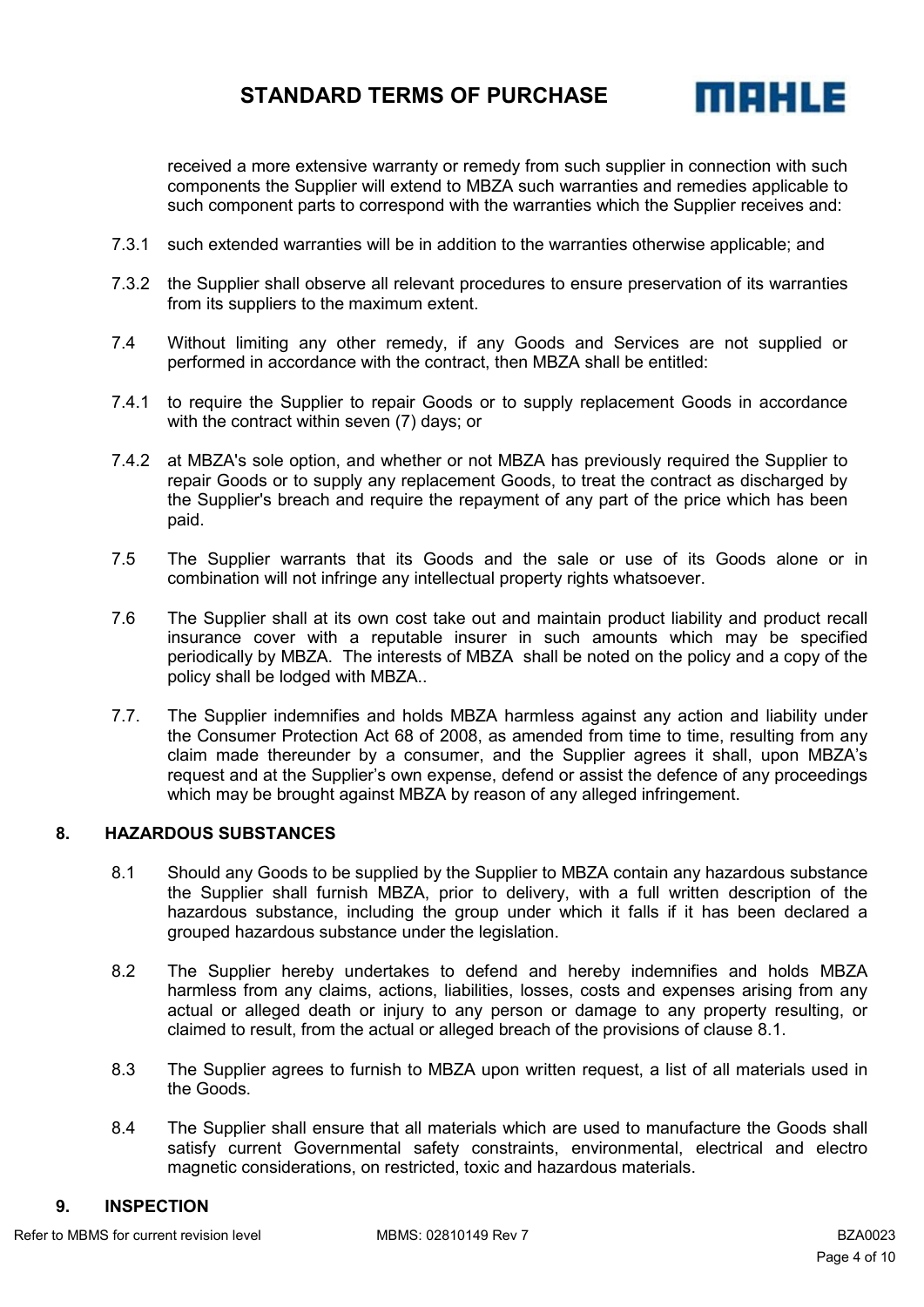

- 9.1 Goods shall be received subject to MBZA's inspection and possible rejection. Defective or incorrect Goods not in accordance with MBZA's specification will be held by MBZA pending the Supplier's instruction, at the Supplier's risk and if necessary will be returned at the Supplier's expense.
- 9.2 A handling fee of twenty percentum (20%) of the invoice value of the Goods returned shall be levied and debited to the Supplier's account to defray MBZA's expenses. No Goods returned as defective or incorrect shall be replaced without a new Order.
- 9.3 Where requested by MBZA, the Supplier shall supply conformance certification and evidence of statistical process control relating to Goods supplied to MBZA.

## **10. TERMINATION**

- 10.1 MBZA may terminate any Order at its option, in whole or in part, at any time, by written notice to the Supplier.
- 10.2 After receipt of notice of termination the Supplier shall immediately cease all work in the process of completion, and shall unless otherwise directed by MBZA:
- 10.2.1 terminate all Orders and sub-contracts relating to the performance of the work terminated by the notice of termination;
- 10.2.2 settle all claims arising out of such termination of Orders and sub-contracts;
- 10.2.3 transfer title and deliver to MBZA:
- 10.2.3.1 all completed work which conforms in quality, to the requirements of the Order;
- 10.2.3.2 all reasonable quantities of work in process and Goods produced or acquired in respect of the performance of the work terminated which are of a type and quality suitable for producing supplies which conform to the requirements of the Order and which cannot reasonably be used by the Supplier in producing supplies for itself or its other customers;
- 10.2.4 take all action necessary to protect any property in the Supplier's possession in which MBZA has or may acquire an interest;
- 10.2.5 submit to MBZA promptly but not later than two (2) months from the date of termination, its termination claim, provided however that in the event of failure of the Supplier to submit its termination claim within such period, MBZA may determine on the basis of information available to it the amount, if any, due to the Supplier with respect to the termination, and such determination shall be final.
- 10.3 Upon termination by MBZA in terms of this clause, MBZA shall pay to the Supplier the following amounts:
- 10.3.1 the Order price for all Goods which has been delivered in accordance with the Order and not previously paid for;
- 10.3.2 the actual costs incurred by the Supplier in accordance with the Order, to the extent that such costs are reasonable and properly accounted for relating to the termination portion of the Order, including the actual costs of work in process and Goods delivered to MBZA in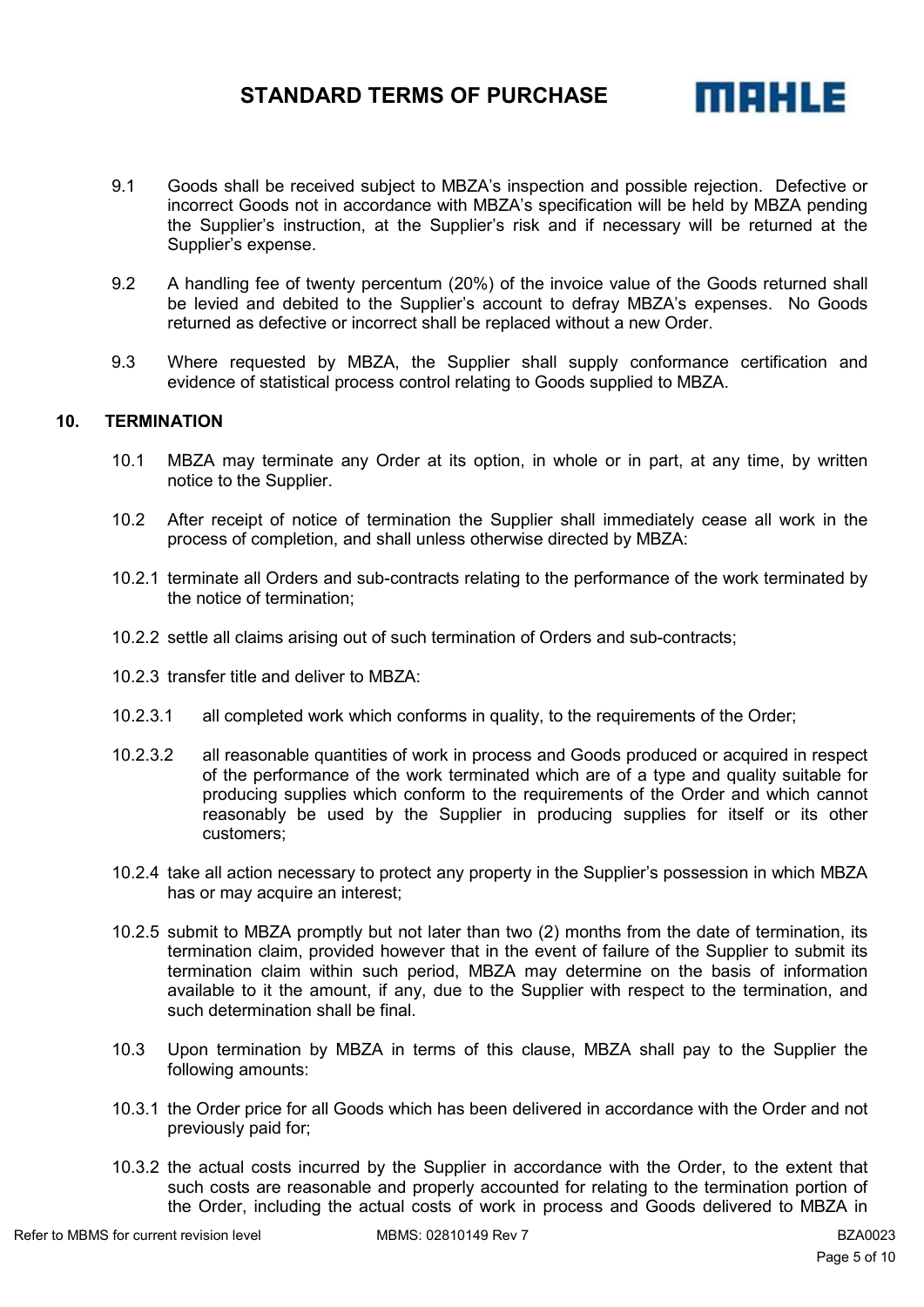

accordance with clause 10.2, and including the actual costs of discharging liabilities which are so allocated;

- 10.3.3 the reasonable costs incurred by the Supplier in protecting property in its possession in which MBZA has or may acquire an interest;
- 10.4 Claims made in terms of clause 10.3 shall not exceed the aggregate price specified in the Order less payments otherwise made or to be made.
- 10.5 Should the Supplier wish to terminate its relationship with MBZA then it may do so:
- 10.5.1 on not less than six (6) months written notice to MBZA; and
- 10.5.2 against payment to MBZA of all costs which MBZA estimates will be incurred to locate another supplier for the Goods being sourced from the Supplier; and
- 10.5.3 payment by the Supplier to MBZA of the increased price (if any) payable by MBZA to the replacement supplier for the Goods for a period of six (6) months from the termination date of the relationship between the Supplier and MBZA;
- 10.5.4 provided that the Supplier will not be entitled to terminate a binding contract to supply Goods or Services which are required by MBZA for series production purposes.
- 10.6 A certificate signed by a director of MBZA shall be *prima facie* proof of the amount of any claim against the Supplier under the provisions of this clause.

## **11. DEFAULT**

- 11.1 If the Supplier breaches any of its obligations to MBZA then MBZA shall be entitled to deliver written notice to the Supplier which requires the Supplier to remedy the breach within seven (7) days after receipt of such notice.
- 11.2 If the Supplier fails to remedy the breach specified in the notice then MBZA will be entitled to either hold the Supplier to its obligations or cancel the Order, in either event without prejudice to MBZA's rights to damages and penalties.
- 11.3 If the Supplier is in material breach of its obligations to MBZA then MBZA shall be entitled, notwithstanding anything to the contrary in this Agreement, to summarily cancel the Order and any other outstanding Orders and claim damages and penalties from the Supplier.
- 11.4 If MBZA has specified a delivery date for Goods, within the proper lead-time quoted, then that date shall be deemed to be of the essence of the contract. An actual or anticipated failure to meet the stated deadline will be deemed to constitute a material breach which justifies summary termination of the Order.
- 11.5 A failure by the Supplier to meet the stated delivery deadline/s, within the proper lead-time quoted shall entitle MBZA to recover a penalty of two percentum (2%) of the purchase price of the Goods for each completed week that the Supplier remains in default of delivery, which penalty shall be in addition to any other damages to which MBZA will be entitled in consequence of the Supplier's breach of its obligations.
- 11.6 The Supplier shall be liable to MBZA for consequential losses suffered by MBZA, in addition to any other damages and/or penalties for which the Supplier may be liable.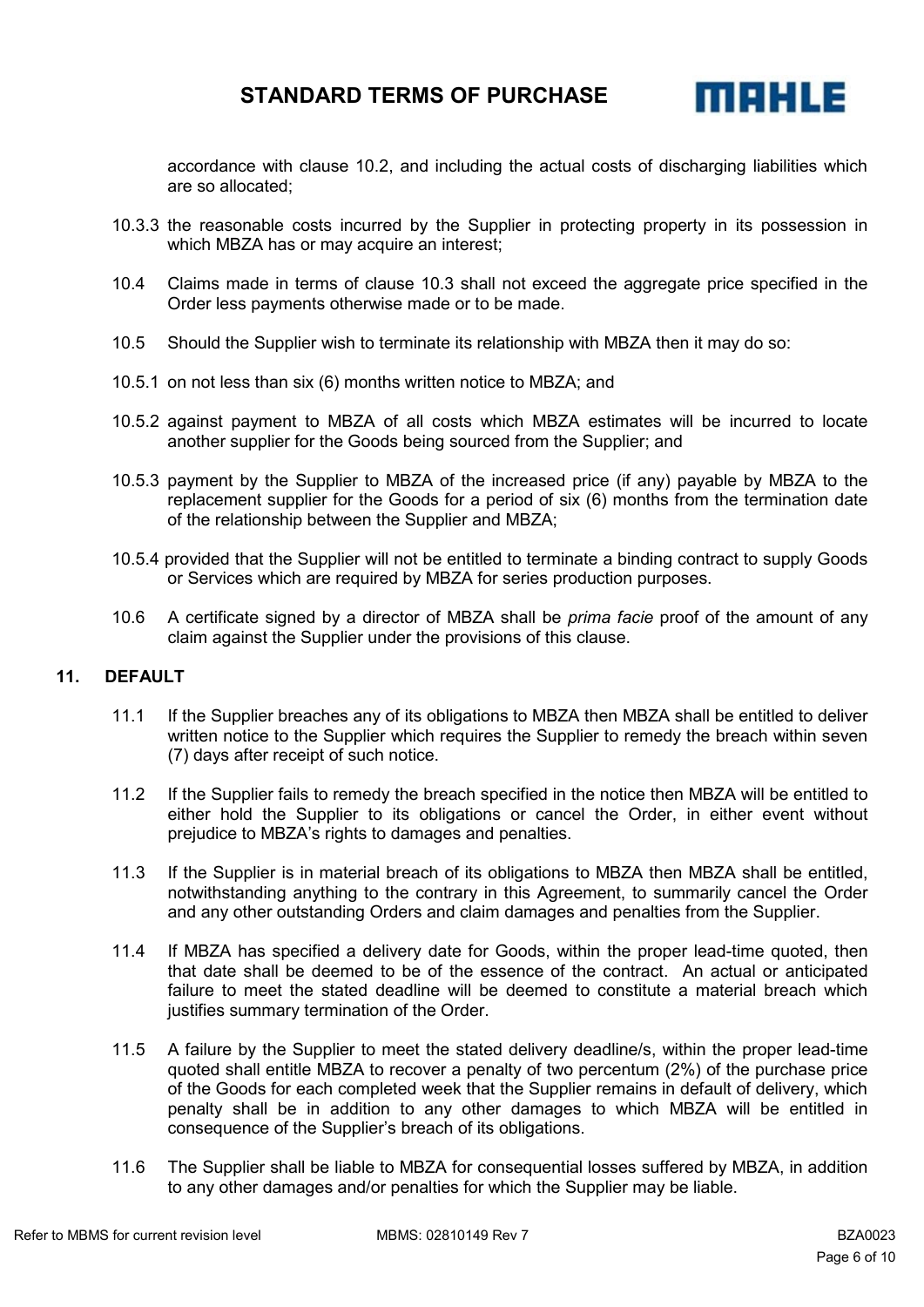

#### **12. FORCE MAJEURE**

Neither the Supplier nor MBZA shall be liable to the other or be deemed to be in breach of the contract by reason of any delay in performing, or any failure to perform, any of its obligations in relation to the Goods and Services, if the delay or failure is beyond that party's reasonable control.

### **13. SPECIFICATIONS**

- 13.1 The quantity, quality and description of the Goods shall, subject as provided in these Terms, be as specified in the Order and/or in any applicable specification supplied by MBZA to the Supplier or agreed in writing by MBZA. MBZA shall not be bound to accept delivery of Goods in excess or below the number of those subject to an Order or contract and may at its sole unfettered option accept part delivery of Goods whilst treating the failure to supply the balance subject to an Order or contract as a breach of contract.
- 13.2 MBZA reserves the right at any time to make changes to drawings or specifications of any material and/or work covered by any Order. Any difference in price or time for performance resulting from such changes shall be adjusted and the order or contract shall be modified accordingly.
- 13.3 The Supplier shall not alter the specifications or constituent components or ingredients of the Goods nor relocate the place of production of the Goods without the prior written consent of MBZA.
- 13.4 The Supplier hereby irrevocably authorizes MBZA to repair, rebuild, relocate and to have repaired, rebuilt and relocated, any Goods purchased by MBZA.

#### **14. TECHNOLOGY AND TOOLING**

- 14.1 The Supplier shall not, whether directly or indirectly, use or in any other way exploit any of the intellectual property, technology or tooling furnished by MBZA to the Supplier, for any purpose other than for the fulfillment of an Order from MBZA. All intellectual property rights whatsoever and the tooling shall remain the property of MBZA at all times and under no circumstances may the same be copied or used for any purpose other than on MBZA's instructions.
- 14.2 All developments or improvements to the intellectual property and/or tooling shall accrue to MBZA, and all intellectual property and tooling and shall be surrendered to MBZA immediately upon demand by MBZA.
- 14.3 The Supplier shall ensure that all tooling used by the Supplier, whether or not owned by MBZA, is maintained in good order and condition, such that the Goods manufactured with the tooling shall at all times meet MBZA's product specification and quality levels. The cost of such maintenance shall be for the Supplier's account, unless agreed to the contrary in writing, prior to the commencement of such maintenance.

## **15. PRICES**

15.1 Any variation from the prices quoted to MBZA and shown on any Order shall be advised to MBZA in writing at least thirty (30) days prior to the date of delivery of the Goods. On receipt of such advice, MBZA shall have the right, in its discretion, to cancel or amend the Order.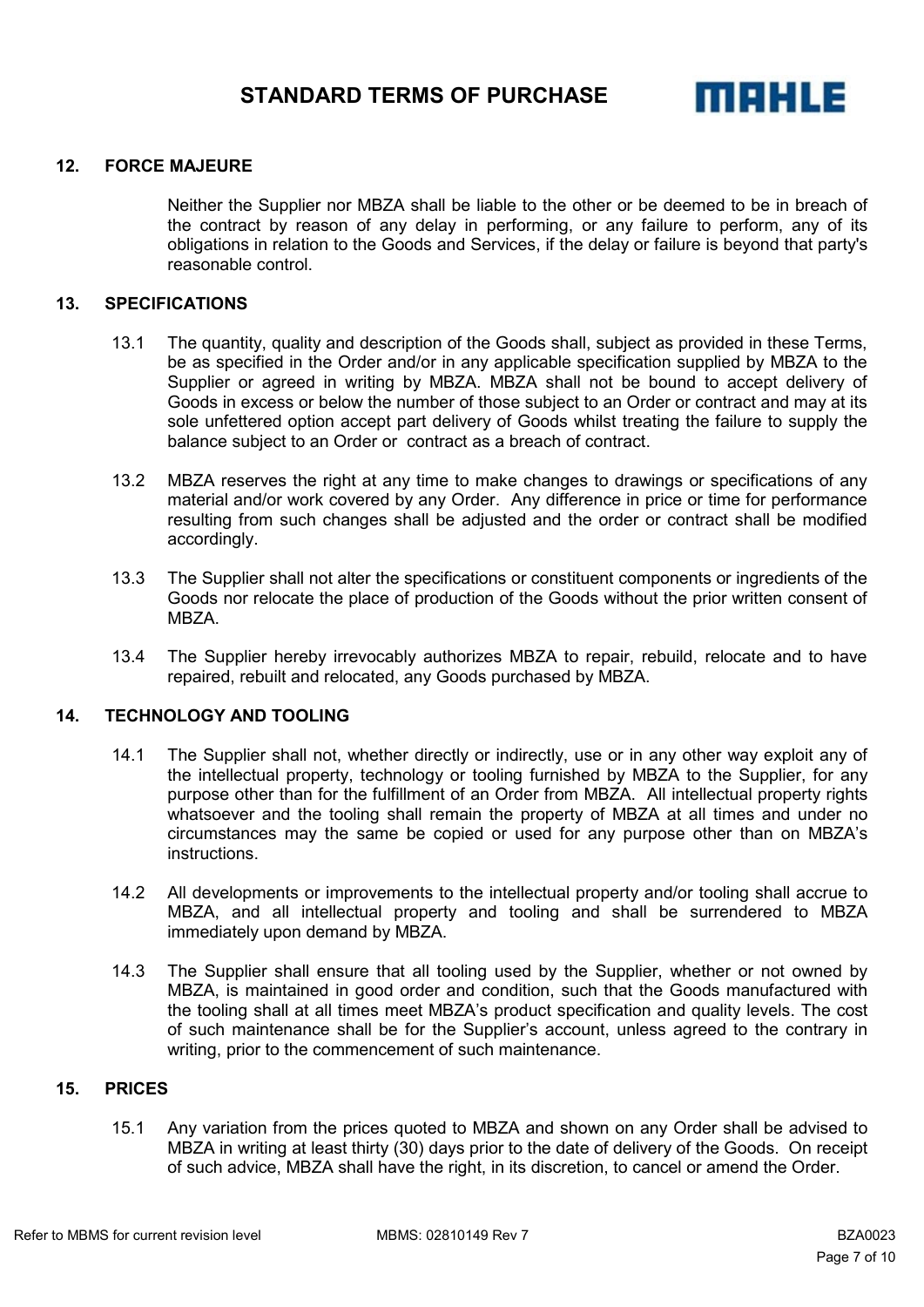

- 15.2 Subject to clauses 15.3 and 15.4 below the price of the Goods shall be as stated in an Order and, unless otherwise so stated, shall be:
- 15.2.1 exclusive of any applicable Value Added Tax (VAT) relating to the procurement of local Goods and Services (which shall be payable by MBZA subject to receipt of a VAT invoice); and
- 15.2.2 inclusive of all charges for packaging, packing, shipping, carriage, insurance and delivery of the Goods to the delivery address and any duties, imposts or levies other than value added tax.
- 15.3 No increase in the price may be made (whether on account of increased material, labour or transport costs, fluctuation in rates of exchange or otherwise) without the prior consent of the MBZA in writing.
- 15.4 The Supplier undertakes with MBZA to ensure that the price of Goods will at all times notwithstanding an Order or contract to be at the lowest price at which the Supplier has supplied or agreed to supply such or similar Goods to third parties at any time during the period of one month before the relevant Order or contract and final fulfilment of such Order or contract.

### **16. TERMS OF PAYMENT**

- 16.1 The Supplier may invoice the MBZA on or at any time after delivery of Goods and Services, as the case may be, and each invoice shall quote the number of the Order.
- 16.2 Unless otherwise stated in the Order, MBZA shall pay the price of Goods and Services within ninety (90) days after the end of the month of receipt by MBZA of a proper invoice or, if later, after acceptance of Goods and Services in question by MBZA.
- 16.3 MBZA shall be entitled to any discount for bulk purchase or volume of purchase customarily granted by the Supplier, whether or not shown on the Supplier's terms of sale.
- 16.4 Apart from trade discounts and unless otherwise stated on the Supplier's invoice and statement, an additional five percentum (5%) cash discount for payments made within thirty (30) days from the date of the Supplier's statement, and two and half percentum (2.5%) cash discount for payments made within sixty (60) days from the date of the Supplier's statement shall be allowed to MBZA.
- 16.5 MBZA may set off against the price any sums and/or liability owed by the Supplier to the MBZA or to any affiliate of MBZA.

#### **17. SAMPLES**

The Supplier shall supply samples free of charge if called for by MBZA.

## **18. COSTS**

The Supplier shall pay any costs incurred by MBZA as a result of any breach by the Supplier of these Standard Terms, on the scale as between attorney and own client.

#### **19. JURISDICTION**

19.1 In any dispute between MBZA and the Supplier, or if MBZA has to enforce any right against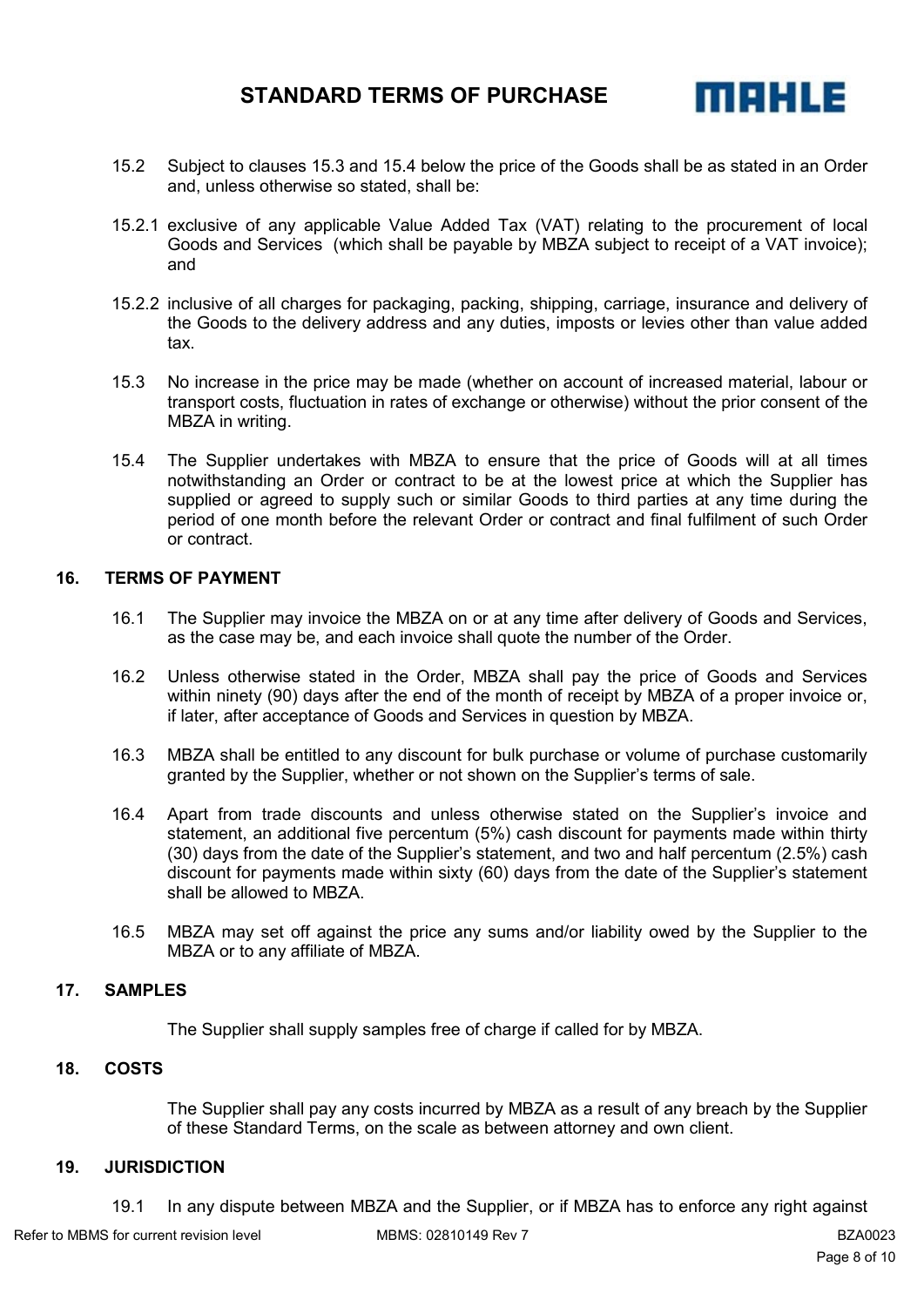

the Supplier then MBZA shall, at its option, be entitled to institute proceedings in any Magistrates Court notwithstanding the amount of such claim.

- 19.2 The United Nations Convention on Contracts for the International Sale of Goods shall not apply to transactions concluded between MBZA and the Supplier.
- 19.3 The legal relations between the Parties shall be governed by and be construed in accordance with the laws of the Republic of South Africa.

#### **20. AUTHORITY**

No person other than a director of MBZA has any authority to contract on MBZA's behalf on terms or conditions other than those contained herein.

### **21. CONFIDENTIALITY**

- 21.1 Both parties shall each keep confidential all information about each other which is in its nature confidential and which comes into either party's possession.
- 21.2 Neither party is permitted to disclose any confidential information about the other without the consent of the other, unless:
	- a. that information has become publicly available; or
	- b. disclosure is required by law;
- 21.3 Business secrets
	- 21.3.1 The Service Provider undertakes to treat MBZA's orders and all commercial and technical details associated with this as a business secret. This obligation shall also apply after the end of the delivery contract, until this business secret is – without any involvement on the part of the Service Provider – in the public domain.
	- 21.3.2 This information which pertains to, but is not limited to, all intellectual property rights, trade secrets, agreements, proposed agreements, knowledge obtained by research and development, irrespective of whether applicable to technical, business or financial aspects of MBZA;
	- 21.3.3 Information of whatever nature which has been obtained by the Recipient, whether obtained directly from MBZA or indirectly or by examination, testing, inspection, analysis or otherwise howsoever;
	- 21.3.4 Analyses, concepts, compilations, studies or other material prepared by or in the possession or control of the Recipient;
	- 21.3.5 Technical, commercial, business knowledge, methods and experience of MBZA;
	- 21.3.6 Information, know-how, ideas, in any form, which are shared with or transferred to the Recipient by MBZA or by MBZA to the Recipient;